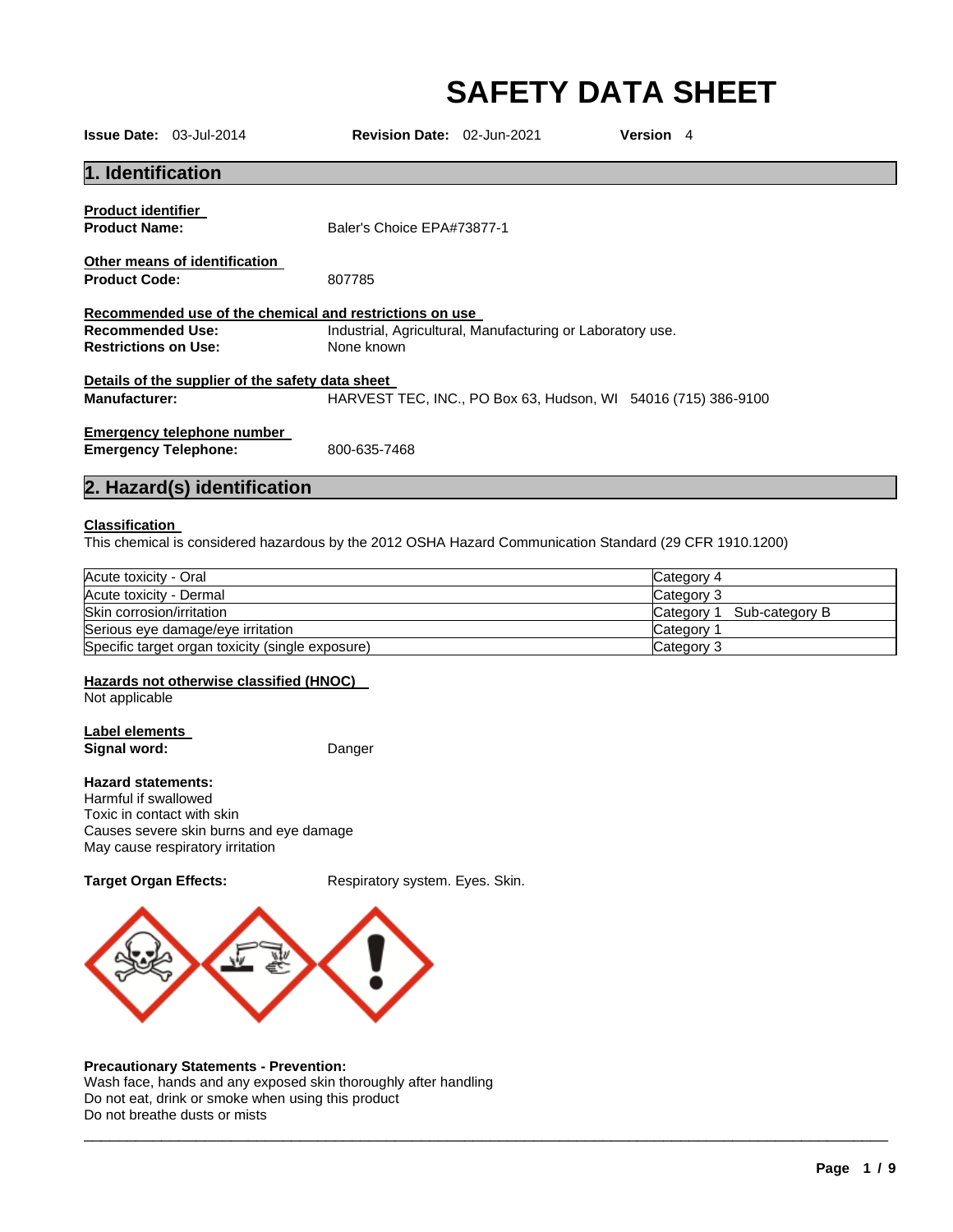Wear protective gloves/protective clothing/eye protection/face protection Use only outdoors or in a well-ventilated area

#### **Precautionary Statements - Response:**

Immediately call a POISON CENTER or doctor IF IN EYES: Rinse cautiously with water for several minutes. Remove contact lenses, if present and easy to do. Continue rinsing Immediately call a POISON CENTER or doctor Call a POISON CENTER or doctor if you feel unwell IF ON SKIN (or hair): Take off immediately all contaminated clothing. Rinse skin with water/ shower Wash contaminated clothing before reuse IF INHALED: Remove person to fresh air and keep comfortable for breathing Immediately call a POISON CENTER or doctor IF SWALLOWED: Call a POISON CENTER or doctor if you feel unwell Rinse mouth Do NOT induce vomiting

\_\_\_\_\_\_\_\_\_\_\_\_\_\_\_\_\_\_\_\_\_\_\_\_\_\_\_\_\_\_\_\_\_\_\_\_\_\_\_\_\_\_\_\_\_\_\_\_\_\_\_\_\_\_\_\_\_\_\_\_\_\_\_\_\_\_\_\_\_\_\_\_\_\_\_\_\_\_\_\_\_\_\_\_\_\_\_\_\_\_\_\_\_

#### **Precautionary Statements - Storage:**

Store locked up Store in a well-ventilated place. Keep container tightly closed

#### **Precautionary Statements - Disposal:**

Dispose of contents/container to an approved waste disposal plant

#### **Unknown Acute toxicity:**

0.25 % of the mixture consists of ingredient(s) of unknown acute oral toxicity

0.25 % of the mixture consists of ingredient(s) of unknown acute dermal toxicity

#### **Other Information**

Not applicable

### **3. Composition/information on ingredients**

| <b>Chemical name</b>          | <b>CAS No.</b> | Weight-%       |
|-------------------------------|----------------|----------------|
| Propanoic acid, ammonium salt | 17496-08-1     | $30 - 40$      |
| Propionic acid                | 79-09-4        | $30 - 40$      |
| Citric acid                   | 77-92-9        |                |
| D-Sorbitol                    | 50-70-4        |                |
| Water                         | 7732-18-5      | <b>Balance</b> |

Any concentration shown as a range is due to batch variation or the exact percentage has been withheld as a trade secret.

# **4. First-aid measures**

| Description of first aid measures |                                                                                                                                                                                                                                                                                                                                                                                                                                                                                               |
|-----------------------------------|-----------------------------------------------------------------------------------------------------------------------------------------------------------------------------------------------------------------------------------------------------------------------------------------------------------------------------------------------------------------------------------------------------------------------------------------------------------------------------------------------|
| <b>General advice</b>             | Show this safety data sheet to the doctor in attendance. Immediate medical attention is<br>required.                                                                                                                                                                                                                                                                                                                                                                                          |
| <b>Inhalation</b>                 | Remove to fresh air. If breathing has stopped, give artificial respiration. Get medical<br>attention immediately. Do not use mouth-to-mouth method if victim ingested or inhaled the<br>substance; give artificial respiration with the aid of a pocket mask equipped with a one-way<br>valve or other proper respiratory medical device. If breathing is difficult, (trained personnel<br>should) give oxygen. Delayed pulmonary edema may occur. Get immediate medical<br>advice/attention. |
| Eye contact                       | Get immediate medical advice/attention. Rinse immediately with plenty of water, also under<br>the eyelids, for at least 15 minutes. Keep eye wide open while rinsing. Do not rub affected<br>area. Remove contact lenses, if present and easy to do. Continue rinsing.                                                                                                                                                                                                                        |
| <b>Skin contact</b>               | Get immediate medical advice/attention. Wash off immediately with soap and plenty of<br>water while removing all contaminated clothes and shoes. Destroy or thoroughly clean                                                                                                                                                                                                                                                                                                                  |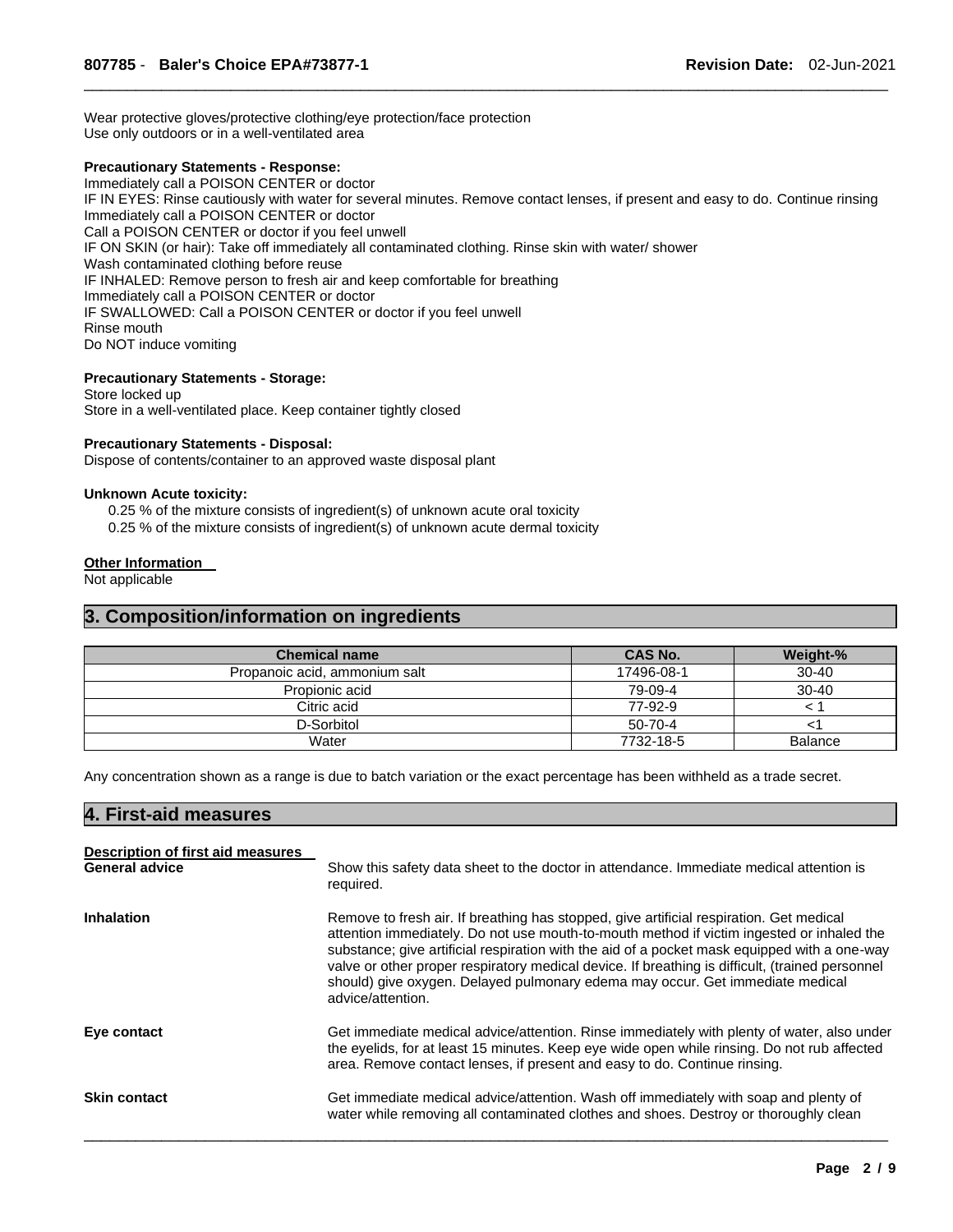|                                                                                                    | contaminated shoes.                                                                                                                                                                                                                                                                                                                                                                                                                                                                                                       |  |
|----------------------------------------------------------------------------------------------------|---------------------------------------------------------------------------------------------------------------------------------------------------------------------------------------------------------------------------------------------------------------------------------------------------------------------------------------------------------------------------------------------------------------------------------------------------------------------------------------------------------------------------|--|
| Ingestion                                                                                          | Do NOT induce vomiting. Clean mouth with water and drink afterwards plenty of water.<br>Never give anything by mouth to an unconscious person. Get immediate medical<br>advice/attention.                                                                                                                                                                                                                                                                                                                                 |  |
| Self-protection of the first aider                                                                 | Ensure that medical personnel are aware of the material(s) involved, take precautions to<br>protect themselves and prevent spread of contamination. Wear personal protective clothing<br>(see section 8). Avoid direct contact with skin. Use barrier to give mouth-to-mouth<br>resuscitation. Avoid contact with skin, eyes or clothing.                                                                                                                                                                                 |  |
| Most important symptoms and effects, both acute and delayed                                        |                                                                                                                                                                                                                                                                                                                                                                                                                                                                                                                           |  |
| <b>Symptoms</b>                                                                                    | Redness. Burning. May cause blindness. Coughing and/ or wheezing.                                                                                                                                                                                                                                                                                                                                                                                                                                                         |  |
|                                                                                                    | Indication of any immediate medical attention and special treatment needed                                                                                                                                                                                                                                                                                                                                                                                                                                                |  |
| Note to physicians                                                                                 | Product is a corrosive material. Use of gastric lavage or emesis is contraindicated.<br>Possible perforation of stomach or esophagus should be investigated.  Do not give<br>chemical antidotes. Asphyxia from glottal edema may occur. Marked decrease in blood<br>pressure may occur with moist rales, frothy sputum, and high pulse pressure.                                                                                                                                                                          |  |
| 5. Fire-fighting measures                                                                          |                                                                                                                                                                                                                                                                                                                                                                                                                                                                                                                           |  |
| <b>Suitable Extinguishing Media</b>                                                                | Water may be used to cool containers and to knock down vapors in a fire situation. Cool<br>containers with flooding quantities of water until well after fire is out.                                                                                                                                                                                                                                                                                                                                                     |  |
| <b>Large Fire</b>                                                                                  | CAUTION: Use of water spray when fighting fire may be inefficient.                                                                                                                                                                                                                                                                                                                                                                                                                                                        |  |
| Unsuitable extinguishing media                                                                     | CAUTION: Use of water spray when fighting fire may be inefficient. Do not use straight<br>streams. Product may float on surface of water.                                                                                                                                                                                                                                                                                                                                                                                 |  |
| Specific hazards arising from the<br>chemical                                                      | The product causes burns of eyes, skin and mucous membranes. Thermal decomposition<br>can lead to release of irritating gases and vapors. If product is heated above its flash point it<br>will produce vapors sufficient to support combustion. Vapors are heavier than air and may<br>travel along the ground and be ignited by heat, pilot lights, other flames and ignition sources<br>at locations near the point of release. Thermal decomposition can lead to release of<br>irritating and toxic gases and vapors. |  |
| <b>Hazardous combustion products</b>                                                               | Carbon monoxide. Carbon dioxide (CO2). Nitrogen oxides (NO <sub>x</sub> ).                                                                                                                                                                                                                                                                                                                                                                                                                                                |  |
| <b>Explosion Data</b><br>Sensitivity to mechanical impact None.<br>Sensitivity to static discharge | None.                                                                                                                                                                                                                                                                                                                                                                                                                                                                                                                     |  |
| Special protective equipment for<br>fire-fighters                                                  | Firefighters should wear self-contained breathing apparatus and full firefighting turnout<br>gear. Use personal protection equipment.                                                                                                                                                                                                                                                                                                                                                                                     |  |
| 6. Accidental release measures                                                                     |                                                                                                                                                                                                                                                                                                                                                                                                                                                                                                                           |  |
|                                                                                                    |                                                                                                                                                                                                                                                                                                                                                                                                                                                                                                                           |  |
| <b>Personal precautions</b>                                                                        | Personal precautions, protective equipment and emergency procedures<br>Avoid contact with skin, eyes or clothing. Ensure adequate ventilation. Use personal<br>protective equipment as required. Evacuate personnel to safe areas. Corrosive material.<br>Keep people away from and upwind of spill/leak.                                                                                                                                                                                                                 |  |
| <b>Other information</b>                                                                           | Refer to protective measures listed in Sections 7 and 8.                                                                                                                                                                                                                                                                                                                                                                                                                                                                  |  |

\_\_\_\_\_\_\_\_\_\_\_\_\_\_\_\_\_\_\_\_\_\_\_\_\_\_\_\_\_\_\_\_\_\_\_\_\_\_\_\_\_\_\_\_\_\_\_\_\_\_\_\_\_\_\_\_\_\_\_\_\_\_\_\_\_\_\_\_\_\_\_\_\_\_\_\_\_\_\_\_\_\_\_\_\_\_\_\_\_\_\_\_\_

#### **Methods and material for containment and cleaning up Prevent further leakage or spillage if safe to do so.**

**Methods for cleaning up** Dike far ahead of liquid spill for later disposal. Soak up with inert absorbent material. Pick up and transfer to properly labeled containers. Clean contaminated surface thoroughly.

\_\_\_\_\_\_\_\_\_\_\_\_\_\_\_\_\_\_\_\_\_\_\_\_\_\_\_\_\_\_\_\_\_\_\_\_\_\_\_\_\_\_\_\_\_\_\_\_\_\_\_\_\_\_\_\_\_\_\_\_\_\_\_\_\_\_\_\_\_\_\_\_\_\_\_\_\_\_\_\_\_\_\_\_\_\_\_\_\_\_\_\_\_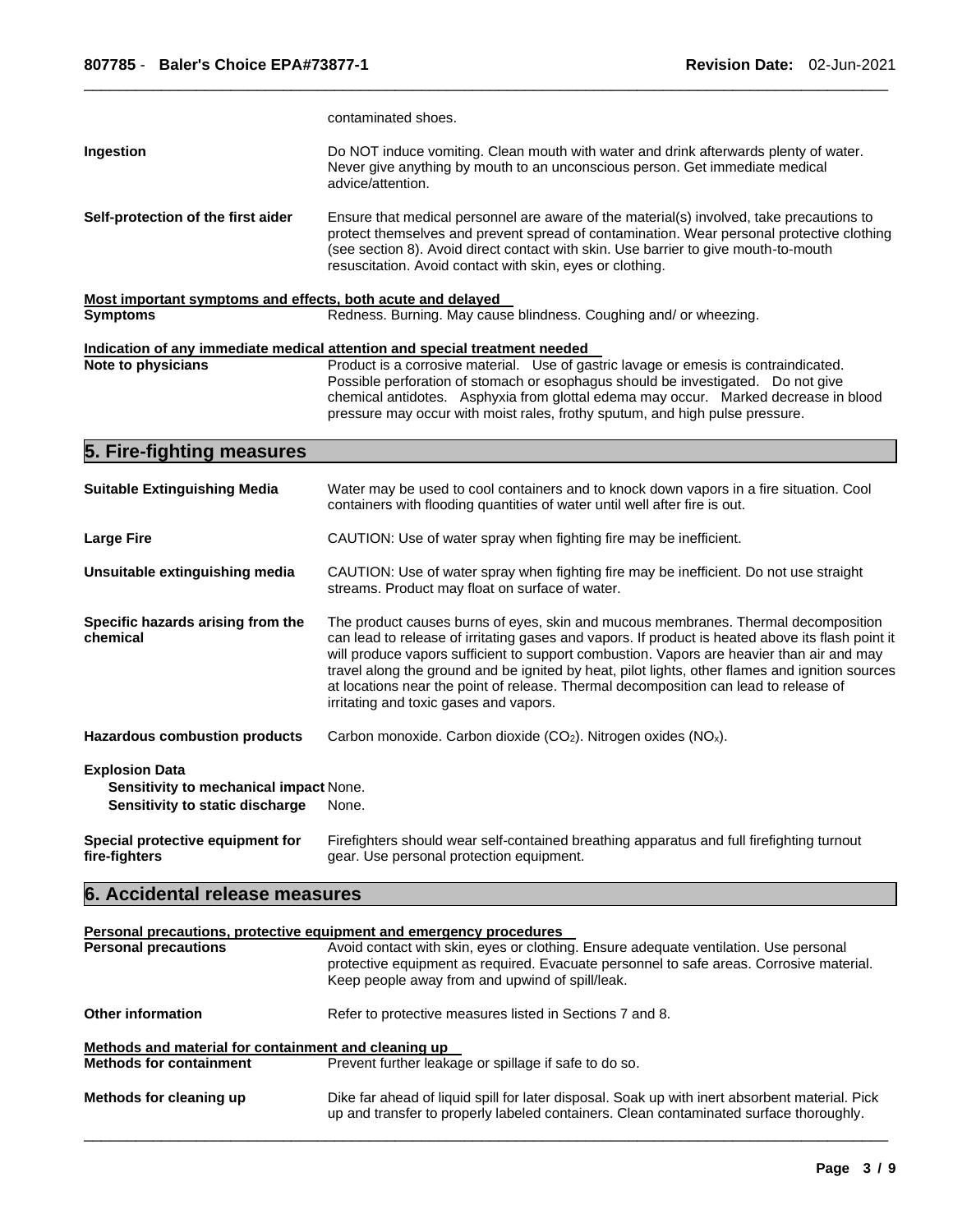After cleaning, flush away traces with water.

\_\_\_\_\_\_\_\_\_\_\_\_\_\_\_\_\_\_\_\_\_\_\_\_\_\_\_\_\_\_\_\_\_\_\_\_\_\_\_\_\_\_\_\_\_\_\_\_\_\_\_\_\_\_\_\_\_\_\_\_\_\_\_\_\_\_\_\_\_\_\_\_\_\_\_\_\_\_\_\_\_\_\_\_\_\_\_\_\_\_\_\_\_

# **7. Handling and storage**

| <b>Precautions for safe handling</b>                         |                                                                                                                                                                                                                                                                                                                                                                                                    |  |  |
|--------------------------------------------------------------|----------------------------------------------------------------------------------------------------------------------------------------------------------------------------------------------------------------------------------------------------------------------------------------------------------------------------------------------------------------------------------------------------|--|--|
| Advice on safe handling                                      | Handle in accordance with good industrial hygiene and safety practice. Avoid contact with<br>skin, eyes or clothing. Take off contaminated clothing and wash before reuse. In case of<br>insufficient ventilation, wear suitable respiratory equipment. Handle product only in closed<br>system or provide appropriate exhaust ventilation. Do not eat, drink or smoke when using<br>this product. |  |  |
| Conditions for safe storage, including any incompatibilities |                                                                                                                                                                                                                                                                                                                                                                                                    |  |  |
| <b>Storage Conditions</b>                                    | Keep containers tightly closed in a dry, cool and well-ventilated place. Keep out of the reach<br>of children. Store locked up. Protect from moisture. Store away from other materials.                                                                                                                                                                                                            |  |  |
| <b>Incompatible Materials</b>                                | Strong bases. Strong oxidizing agents. Acids. Metals. Reducing agent. Amines. Halogens.                                                                                                                                                                                                                                                                                                            |  |  |

#### **8. Exposure controls/personal protection**

# **Control parameters**

**Exposure Limits** The following ingredients are the only ingredients of the product above the cut-off level (or level that contributes to the hazard classification of the mixture) which have an exposure limit applicable in the region for which this safety data sheet is intended or other recommended limit. At this time, the other relevant constituents have no known exposure limits from the sources listed here. .

| Chemical name  | <b>ACGIH TLV</b> | <b>OSHA PEL</b>                    | NIOSH IDLH                |
|----------------|------------------|------------------------------------|---------------------------|
| Propionic acid | TWA: 10 ppm      | (vacated) TWA: 10 ppm              | TWA: 10 ppm               |
| 79-09-4        |                  | (vacated) TWA: $30 \text{ mg/m}^3$ | TWA: 30 mg/m $3$          |
|                |                  |                                    | STEL: 15 ppm              |
|                |                  |                                    | STEL: $45 \text{ mg/m}^3$ |

**Exposure Guidelines** Vacated limits revoked by the Court of Appeals decision in AFL-CIO v. OSHA, 965 F.2d 962 (11th Cir., 1992). **Appropriate engineering controls** 

#### **Engineering controls** Showers Eyewash stations Ventilation systems.

**Individual protection measures, such as personal protective equipment Eye/face protection Face protection Shield. Tight sealing safety goggles. Hand protection Wear suitable gloves. Impervious gloves. Skin and body protection** Wear suitable protective clothing. Long sleeved clothing. Chemical resistant apron. **Respiratory protection** No protective equipment is needed under normal use conditions. If exposure limits are exceeded or irritation is experienced, ventilation and evacuation may be required. **Environmental exposure controls** Do not allow into any sewer, on the ground or into any body of water. **General hygiene considerations** Avoid contact with skin, eyes or clothing. Wear suitable gloves and eye/face protection. Do not eat, drink or smoke when using this product. Remove and wash contaminated clothing and gloves, including the inside, before re-use. Regular cleaning of equipment, work area and clothing is recommended. Wash hands before breaks and immediately after handling the product. Contaminated work clothing should not be allowed out of the workplace.

\_\_\_\_\_\_\_\_\_\_\_\_\_\_\_\_\_\_\_\_\_\_\_\_\_\_\_\_\_\_\_\_\_\_\_\_\_\_\_\_\_\_\_\_\_\_\_\_\_\_\_\_\_\_\_\_\_\_\_\_\_\_\_\_\_\_\_\_\_\_\_\_\_\_\_\_\_\_\_\_\_\_\_\_\_\_\_\_\_\_\_\_\_

### **9. Physical and chemical properties**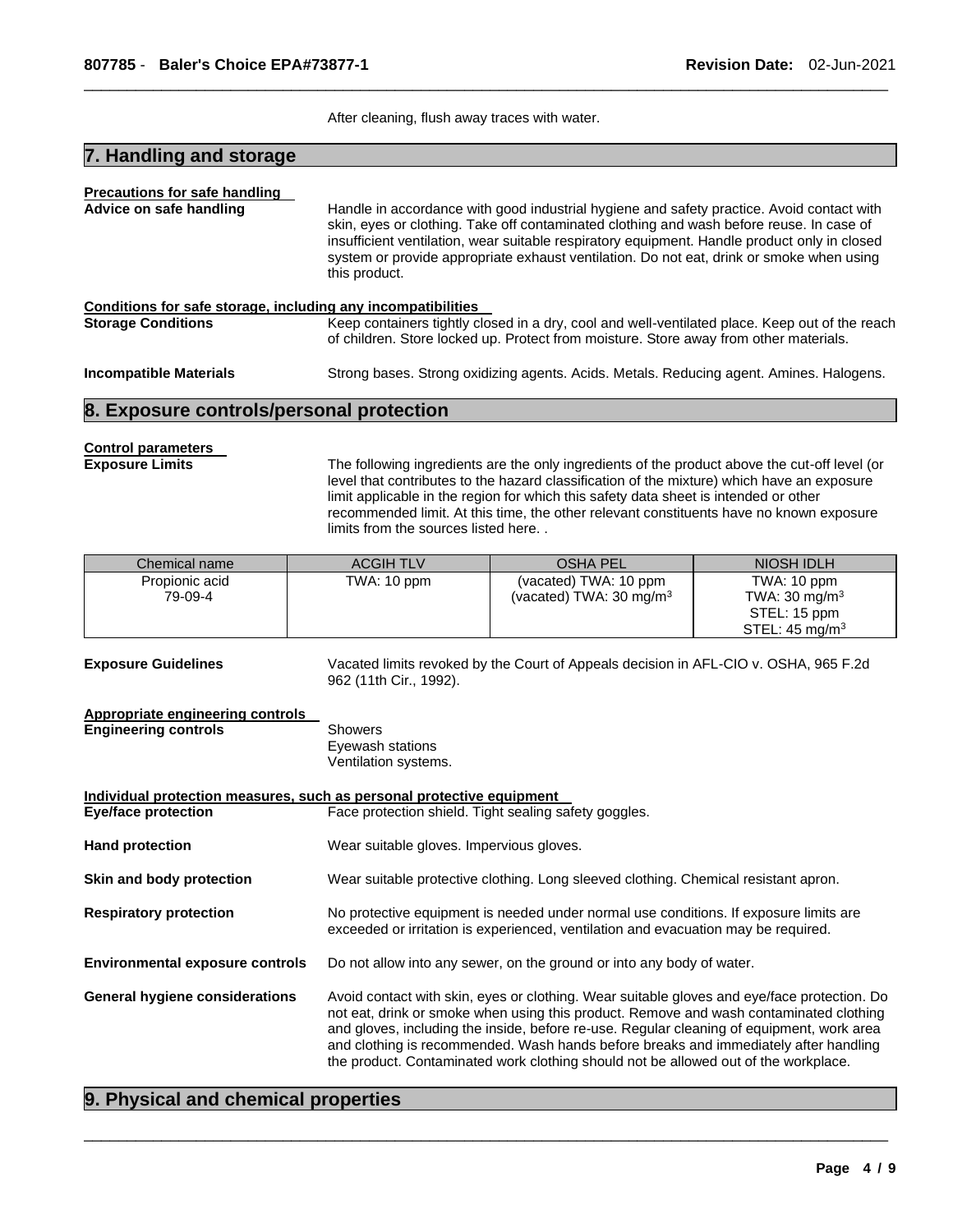| Information on basic physical and chemical properties |                          |
|-------------------------------------------------------|--------------------------|
| <b>Physical State:</b>                                | Liquid                   |
| Appearance:                                           | Clear                    |
| Color:                                                | Green                    |
| Odor:                                                 | Slightly pungent         |
| <b>Odor Threshold:</b>                                | No information available |
| pH:                                                   |                          |
| pH Range:                                             | $5.6 - 6.1$              |
| <b>Salt Out Point:</b>                                | No information available |
| <b>Melting Point/Freezing Point:</b>                  | No information available |
| <b>Boiling Point/Boiling Range:</b>                   | No information available |
| <b>Flash Point:</b>                                   | No information available |
| <b>Evaporation Rate (BuAc=1):</b>                     | No information available |
| Flammability (solid, gas):                            | No information available |
| <b>Flammability Limits in Air:</b>                    | No information available |
| Vapor Pressure (mm Hg):                               | No information available |
| Vapor density (Air =1):                               | No information available |
| Specific Gravity (H <sub>2</sub> O=1):                | 1.065                    |
| <b>Water Solubility:</b>                              | No information available |
| Solubility(ies):                                      | No information available |
| <b>Partition Coefficient (n-</b>                      | No information available |
| octanol/water):                                       |                          |
| <b>Autoignition Temperature:</b>                      | No information available |
| <b>Decomposition Temperature:</b>                     | No information available |
| <b>Kinematic Viscosity:</b>                           | No information available |
| <b>Dynamic Viscosity:</b>                             | No information available |
| <b>Other information</b>                              |                          |
| <b>Explosive properties</b>                           | No information available |
| <b>Oxidizing properties</b>                           | No information available |
| <b>Molecular Weight:</b>                              | N/A                      |

## **10. Stability and reactivity**

| <b>Reactivity</b>                                                       | Contact with metals may evolve flammable hydrogen gas. Reacts with bases, strong<br>oxidants, and amines which will generate a fire and explosion hazard. |
|-------------------------------------------------------------------------|-----------------------------------------------------------------------------------------------------------------------------------------------------------|
| <b>Chemical stability</b>                                               | Stable under normal conditions.                                                                                                                           |
| <b>Possibility of hazardous reactions</b> None under normal processing. |                                                                                                                                                           |
| <b>Conditions to avoid</b>                                              | Exposure to air or moisture over prolonged periods.                                                                                                       |
| <b>Incompatible Materials</b>                                           | Strong bases. Strong oxidizing agents. Acids. Metals. Reducing agent. Amines. Halogens.                                                                   |

\_\_\_\_\_\_\_\_\_\_\_\_\_\_\_\_\_\_\_\_\_\_\_\_\_\_\_\_\_\_\_\_\_\_\_\_\_\_\_\_\_\_\_\_\_\_\_\_\_\_\_\_\_\_\_\_\_\_\_\_\_\_\_\_\_\_\_\_\_\_\_\_\_\_\_\_\_\_\_\_\_\_\_\_\_\_\_\_\_\_\_\_\_

\_\_\_\_\_\_\_\_\_\_\_\_\_\_\_\_\_\_\_\_\_\_\_\_\_\_\_\_\_\_\_\_\_\_\_\_\_\_\_\_\_\_\_\_\_\_\_\_\_\_\_\_\_\_\_\_\_\_\_\_\_\_\_\_\_\_\_\_\_\_\_\_\_\_\_\_\_\_\_\_\_\_\_\_\_\_\_\_\_\_\_\_\_

Hazardous decomposition products Carbon monoxide. Carbon dioxide (CO<sub>2</sub>). Nitrogen oxides (NO<sub>x</sub>).

## **11. Toxicological information**

#### **Information on likely routes of exposure**

```
Product Information
```
**Inhalation** Specific test data for the substance or mixture is not available. Corrosive by inhalation. (based on components). Inhalation of corrosive fumes/gases may cause coughing, choking, headache, dizziness, and weakness for several hours. Pulmonary edema may occur with tightness in the chest, shortness of breath, bluish skin, decreased blood pressure, and increased heart rate. Inhaled corrosive substances can lead to a toxic edema of the lungs. Pulmonary edema can be fatal.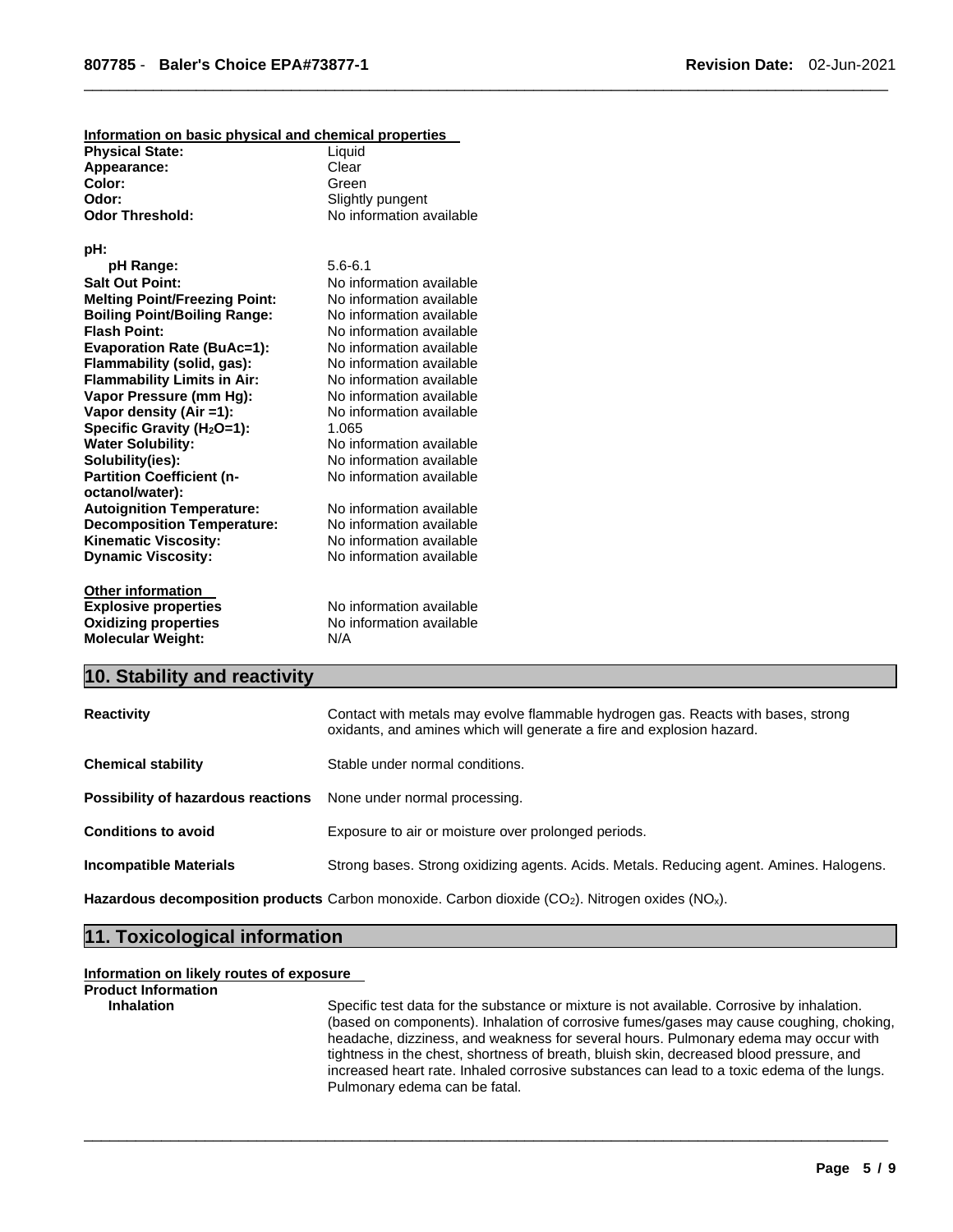| Eye contact         | Specific test data for the substance or mixture is not available. Causes burns. (based on<br>components). Corrosive to the eyes and may cause severe damage including blindness.<br>Causes serious eye damage. May cause irreversible damage to eyes.                                                                                                                                                                                                                                                                                    |
|---------------------|------------------------------------------------------------------------------------------------------------------------------------------------------------------------------------------------------------------------------------------------------------------------------------------------------------------------------------------------------------------------------------------------------------------------------------------------------------------------------------------------------------------------------------------|
| <b>Skin contact</b> | Specific test data for the substance or mixture is not available. Toxic in contact with skin.<br>Causes severe burns. (based on components).                                                                                                                                                                                                                                                                                                                                                                                             |
| Ingestion           | Specific test data for the substance or mixture is not available. Causes burns. (based on<br>components). Ingestion causes burns of the upper digestive and respiratory tracts. May<br>cause severe burning pain in the mouth and stomach with vomiting and diarrhea of dark<br>blood. Blood pressure may decrease. Brownish or yellowish stains may be seen around the<br>mouth. Swelling of the throat may cause shortness of breath and choking. May cause lung<br>damage if swallowed. May be fatal if swallowed and enters airways. |
|                     | Symptoms related to the physical, chemical and toxicological characteristics                                                                                                                                                                                                                                                                                                                                                                                                                                                             |
| <b>Symptoms</b>     | Redness. Burning. May cause blindness. Coughing and/ or wheezing.                                                                                                                                                                                                                                                                                                                                                                                                                                                                        |

\_\_\_\_\_\_\_\_\_\_\_\_\_\_\_\_\_\_\_\_\_\_\_\_\_\_\_\_\_\_\_\_\_\_\_\_\_\_\_\_\_\_\_\_\_\_\_\_\_\_\_\_\_\_\_\_\_\_\_\_\_\_\_\_\_\_\_\_\_\_\_\_\_\_\_\_\_\_\_\_\_\_\_\_\_\_\_\_\_\_\_\_\_

**Numerical measures of toxicity**  Not applicable

**Acute Toxicity:** 

#### **The following values are calculated based on chapter 3.1 of the GHS document**

| ATEmix (oral)   | 850.40 mg/kg |  |
|-----------------|--------------|--|
| ATEmix (dermal) | 491.50 mg/kg |  |

#### **Component Information**

| Chemical name                 | Oral $LD_{50}$ :         | Dermal $LD_{50}$ :       | LC <sub>50</sub> (Lethal Concentration): |
|-------------------------------|--------------------------|--------------------------|------------------------------------------|
| Propanoic acid, ammonium salt | Rat )                    | Rabbit)                  | (Rat)4 h                                 |
| 17496-08-1                    | $= 2000 \; \text{mg/kg}$ | > 200 mg/kg              | $> 5.4$ mg/L                             |
| Propionic acid                | $= 351$ mg/kg            | Rat)                     | > 19.7 mg/L                              |
| 79-09-4                       | Rat)                     | $= 3235 \text{ mg/kg}$   | (Rat)1 h                                 |
| Citric acid                   | (Rat)                    | Rat)                     |                                          |
| 77-92-9                       | $=$ 3 g/kg               | > 2000 mg/kg             |                                          |
| D-Sorbitol<br>$50 - 70 - 4$   | $= 15900$ mg/kg<br>Rat)  |                          |                                          |
| Water<br>7732-18-5            | > 90 mL/kg<br>Rat)       | $\overline{\phantom{0}}$ | -                                        |

|                                   | Delayed and immediate effects as well as chronic effects from short and long-term exposure                |  |  |
|-----------------------------------|-----------------------------------------------------------------------------------------------------------|--|--|
| <b>Skin corrosion/irritation</b>  | Classification based on data available for ingredients. Causes severe burns.                              |  |  |
| Serious eye damage/eye irritation | Classification based on data available for ingredients. Causes burns. Risk of serious<br>damage to eyes.  |  |  |
| Respiratory or skin sensitization | No information available.                                                                                 |  |  |
| Germ cell mutagenicity            | No information available.                                                                                 |  |  |
| Carcinogenicity                   | This product does not contain any carcinogens or potential carcinogens as listed by OSHA,<br>IARC or NTP. |  |  |
| <b>Reproductive toxicity</b>      | No information available.                                                                                 |  |  |
| <b>STOT - single exposure</b>     | No information available.                                                                                 |  |  |
| <b>STOT - repeated exposure</b>   | No information available.                                                                                 |  |  |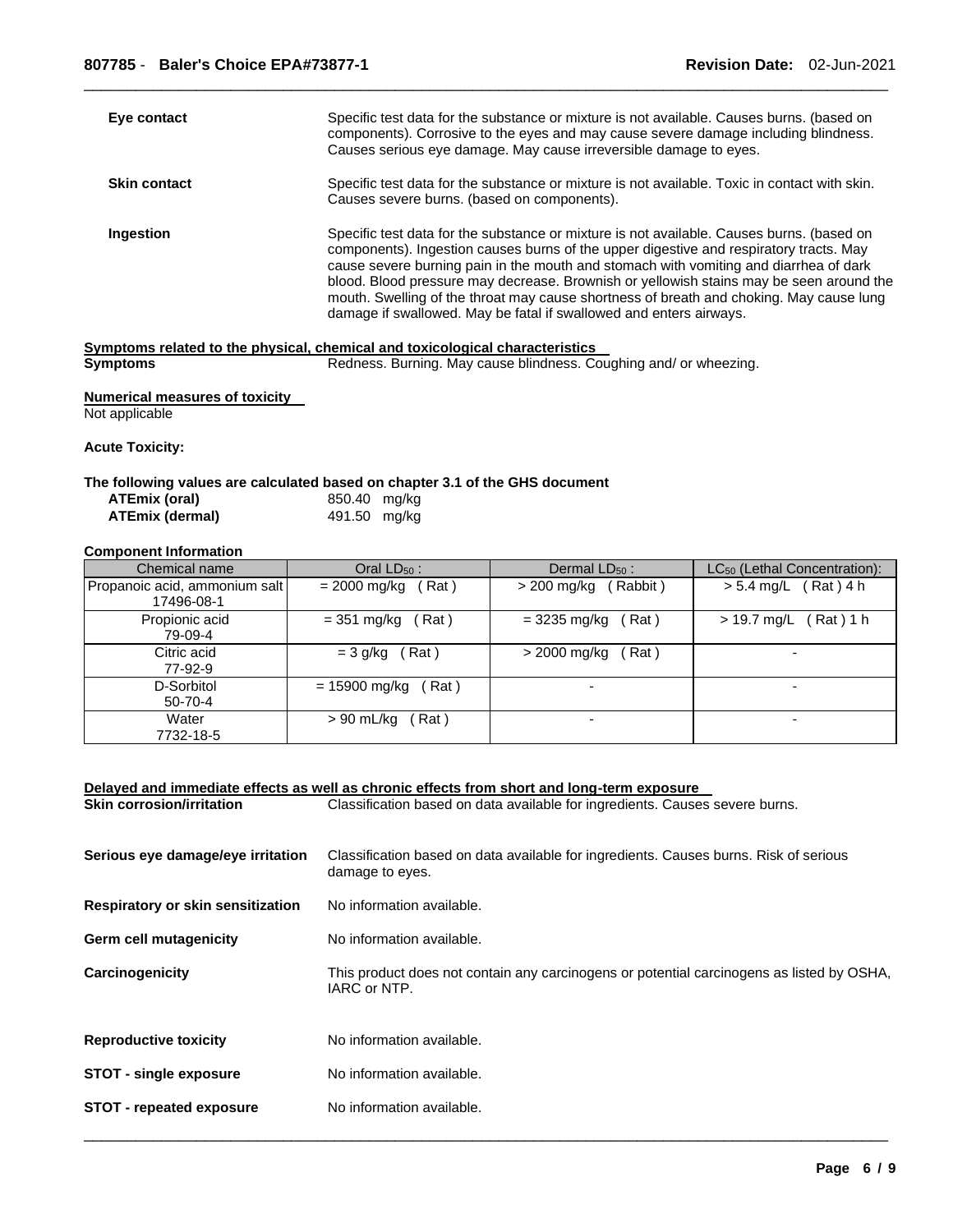| <b>Target Organ Effects:</b>  | Respiratory system, Eyes, Skin. |
|-------------------------------|---------------------------------|
| <b>Aspiration hazard</b>      | No information available.       |
| <b>Other Adverse Effects:</b> | No information available.       |

# **12. Ecological information**

**Ecotoxicity** The environmental impact of this product has not been fully investigated.

| Chemical name             | Toxicity to algae                                                                                          | Toxicity to fish                                                                                                                                                             | Toxicity to<br>microorganisms | Toxicity to daphnia and<br>other aquatic<br>invertebrates |
|---------------------------|------------------------------------------------------------------------------------------------------------|------------------------------------------------------------------------------------------------------------------------------------------------------------------------------|-------------------------------|-----------------------------------------------------------|
| Propionic acid<br>79-09-4 | 45.8 mg/L (EC50 72 h<br>Desmodesmus<br>subspicatus) 43 mg/L<br>(EC50 96 h -<br>Desmodesmus<br>subspicatus) | - 1 mg/L (LC50 96 h static -<br>Pimephales promelas) 73<br>- 99.7 mg/L (LC50 96 h<br>static - Lepomis<br>macrochirus) 51 mg/L<br>(LC50 96 h static -<br>Oncorhynchus mykiss) |                               |                                                           |
| Citric acid<br>77-92-9    |                                                                                                            | 1516 mg/L (LC50 96 h<br>Lepomis macrochirus)                                                                                                                                 |                               |                                                           |

\_\_\_\_\_\_\_\_\_\_\_\_\_\_\_\_\_\_\_\_\_\_\_\_\_\_\_\_\_\_\_\_\_\_\_\_\_\_\_\_\_\_\_\_\_\_\_\_\_\_\_\_\_\_\_\_\_\_\_\_\_\_\_\_\_\_\_\_\_\_\_\_\_\_\_\_\_\_\_\_\_\_\_\_\_\_\_\_\_\_\_\_\_

#### Persistence and Degradability: No information available.

**Bioaccumulation:** There is no data for this product.

#### **Component Information**

| Chemical name             | <b>Partition Coefficient:</b> |
|---------------------------|-------------------------------|
| Propionic acid<br>79-09-4 | $0.25 - 0.33$                 |
| Citric acid<br>77-92-9    | $-1.72$                       |

**Mobility:** No information available.

**Other Adverse Effects:** No information available.

# **13. Disposal considerations**

#### **Waste treatment methods**

**Waste from residues/unused products**  Should not be released into the environment. Dispose of in accordance with local, state, and national regulations. Dispose of waste in accordance with environmental legislation. **Contaminated packaging** Empty containers pose a potential fire and explosion hazard. Do not cut, puncture of weld containers.

\_\_\_\_\_\_\_\_\_\_\_\_\_\_\_\_\_\_\_\_\_\_\_\_\_\_\_\_\_\_\_\_\_\_\_\_\_\_\_\_\_\_\_\_\_\_\_\_\_\_\_\_\_\_\_\_\_\_\_\_\_\_\_\_\_\_\_\_\_\_\_\_\_\_\_\_\_\_\_\_\_\_\_\_\_\_\_\_\_\_\_\_\_

# **14. Transport information**

**DOT** 

**Description Mot DOT Regulated** 

# **15. Regulatory information**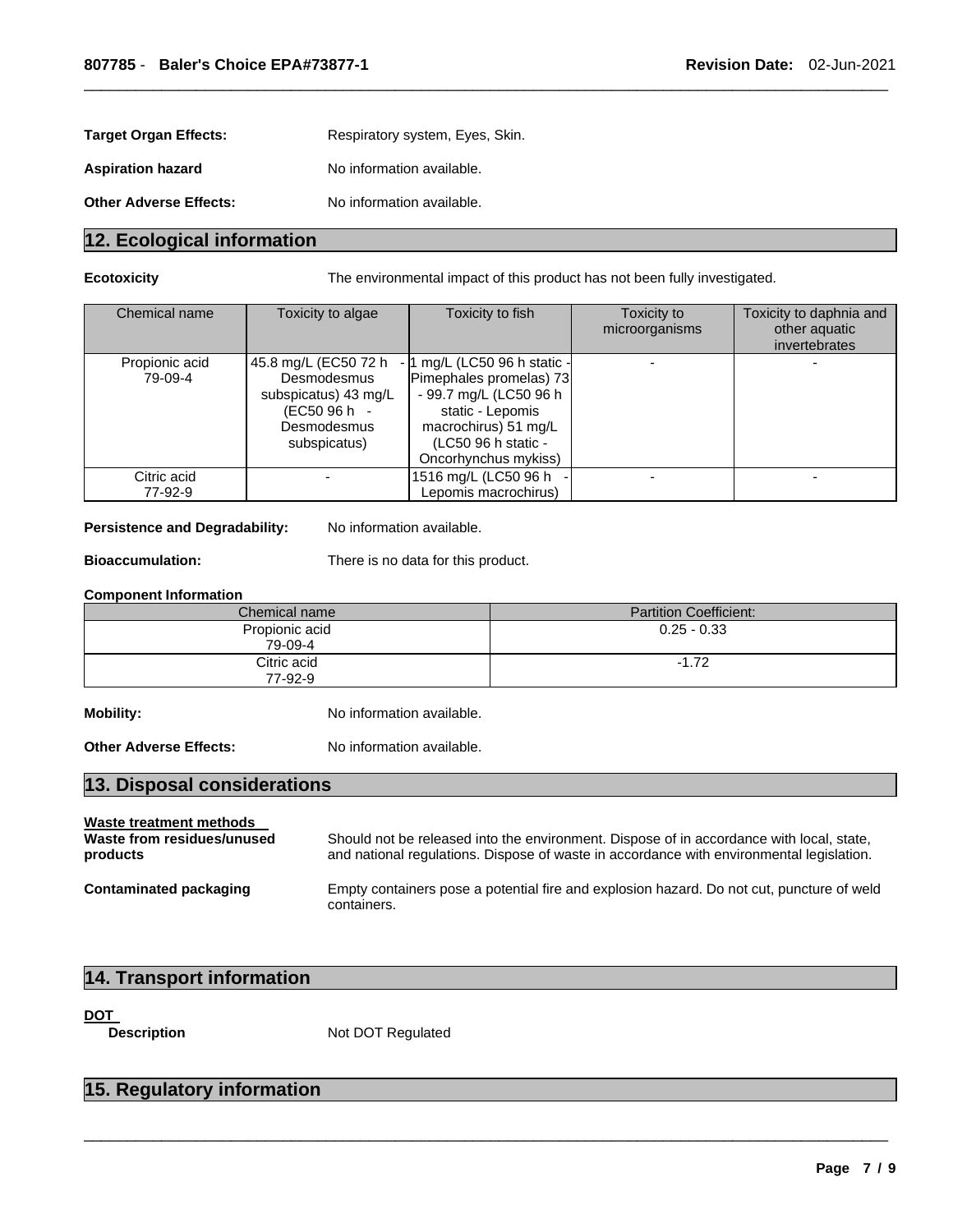#### **International Inventories**

| <b>Chemical name</b>     | <b>TSCA</b>   | <b>AICS</b> | <b>DSL</b>               | <b>NDSL</b> | <b>EINECS</b> | <b>ELINCS</b>  | <b>ENCS</b>              | <b>IECSC</b> | <b>KECL</b> | <b>PICCS</b> |
|--------------------------|---------------|-------------|--------------------------|-------------|---------------|----------------|--------------------------|--------------|-------------|--------------|
| Propanoic acid, ammonium | Present       | Present     | $\overline{\phantom{a}}$ | Present     | Present       | $\sim$         | $\overline{\phantom{0}}$ | Present      | Present     | Present      |
| salt                     | <b>ACTIVE</b> |             |                          |             |               |                |                          |              |             |              |
| 17496-08-1               |               |             |                          |             |               |                |                          |              |             |              |
| Propionic acid           | Present       | Present     | Present                  |             | Present       | $\blacksquare$ | Present                  | Present      | Present     | Present      |
| 79-09-4                  | <b>ACTIVE</b> |             |                          |             |               |                |                          |              |             |              |
| Citric acid              | Present       | Present     | Present                  |             | Present       | $\,$ $\,$      | Present                  | Present      | Present     | Present      |
| 77-92-9                  | <b>ACTIVE</b> |             |                          |             |               |                |                          |              |             |              |
| D-Sorbitol               | Present       | Present     | Present                  | ۰.          | Present       | $\sim$         | Present                  | Present      | Present     | Present      |
| $50 - 70 - 4$            | <b>ACTIVE</b> |             |                          |             |               |                |                          |              |             |              |
| Water                    | Present       | Present     | Present                  | ۰.          | Present       | $\sim$         | Present                  | Present      | Present     | Present      |
| 7732-18-5                | <b>ACTIVE</b> |             |                          |             |               |                |                          |              |             |              |

\_\_\_\_\_\_\_\_\_\_\_\_\_\_\_\_\_\_\_\_\_\_\_\_\_\_\_\_\_\_\_\_\_\_\_\_\_\_\_\_\_\_\_\_\_\_\_\_\_\_\_\_\_\_\_\_\_\_\_\_\_\_\_\_\_\_\_\_\_\_\_\_\_\_\_\_\_\_\_\_\_\_\_\_\_\_\_\_\_\_\_\_\_

**TSCA** - United States Toxic Substances Control Act Section 8(b) Inventory

**AICS** - Australian Inventory of Chemical Substances

**DSL/NDSL** - Canadian Domestic Substances List/Non-Domestic Substances List

**EINECS/ELINCS** - European Inventory of Existing Chemical Substances/European List of Notified Chemical Substances

**ENCS** - Japan Existing and New Chemical Substances

**IECSC** - China Inventory of Existing Chemical Substances

**KECL** - Korean Existing and Evaluated Chemical Substances

**PICCS** - Philippines Inventory of Chemicals and Chemical Substances

#### **US Federal Regulations**

#### **SARA 313**

Section 313 of Title III of the Superfund Amendments and Reauthorization Act of 1986 (SARA). This product contains a chemical or chemicals which are subject to the reporting requirements of the Act and Title 40 of the Code of Federal Regulations, Part 372.

| Chemical name                 | SARA 313 - Threshold Values % |
|-------------------------------|-------------------------------|
| Propanoic acid, ammonium salt | . U                           |
| 17496-08-1                    |                               |

#### **SARA 311/312 Hazard Categories**

Under the amended regulations at 40 CFR 370, EPCRA 311/312 Tier II reporting for the 2017 and later calendar years will need to be consistent with updated hazard classifications.

#### **CERCLA**

This material, as supplied, contains one or more substances regulated as a hazardous substance under the Comprehensive Environmental Response Compensation and Liability Act (CERCLA) (40 CFR 302).

| Chemical name             | Hazardous Substances RQs | <b>Extremely Hazardous</b><br>Substances RQs | <b>SARA Extremely Hazardous</b><br>Substances TPQ |
|---------------------------|--------------------------|----------------------------------------------|---------------------------------------------------|
| Propionic acid<br>79-09-4 | 5000 lb                  |                                              |                                                   |

#### **Clean Water Act (CWA)**

This product contains the following substances which are regulated pollutants pursuant to the Clean Water Act (40 CFR 122.21 and 40 CFR 122.42).

| Chemical name             | <b>CWA - Reportable</b><br>Quantities | <b>CWA - Toxic Pollutants</b> | <b>ICWA - Priority Pollutants I</b> | CWA - Hazardous<br><b>Substances</b> |
|---------------------------|---------------------------------------|-------------------------------|-------------------------------------|--------------------------------------|
| Propionic acid<br>79-09-4 | 5000 lb                               |                               |                                     |                                      |

#### **OSHA - Process Safety Management - Highly Hazardous Chemicals**

This product does not contain any substances regulated under Process Safety Management (29 CFR 1910.119).

#### **Department of Homeland Security - Chemical Facility Anti-Terrorism Standards (CFATS)**

This product does not contain any substances regulated under the Chemical Facility Anti-Terrorism Standards (6 CFR 27).

\_\_\_\_\_\_\_\_\_\_\_\_\_\_\_\_\_\_\_\_\_\_\_\_\_\_\_\_\_\_\_\_\_\_\_\_\_\_\_\_\_\_\_\_\_\_\_\_\_\_\_\_\_\_\_\_\_\_\_\_\_\_\_\_\_\_\_\_\_\_\_\_\_\_\_\_\_\_\_\_\_\_\_\_\_\_\_\_\_\_\_\_\_